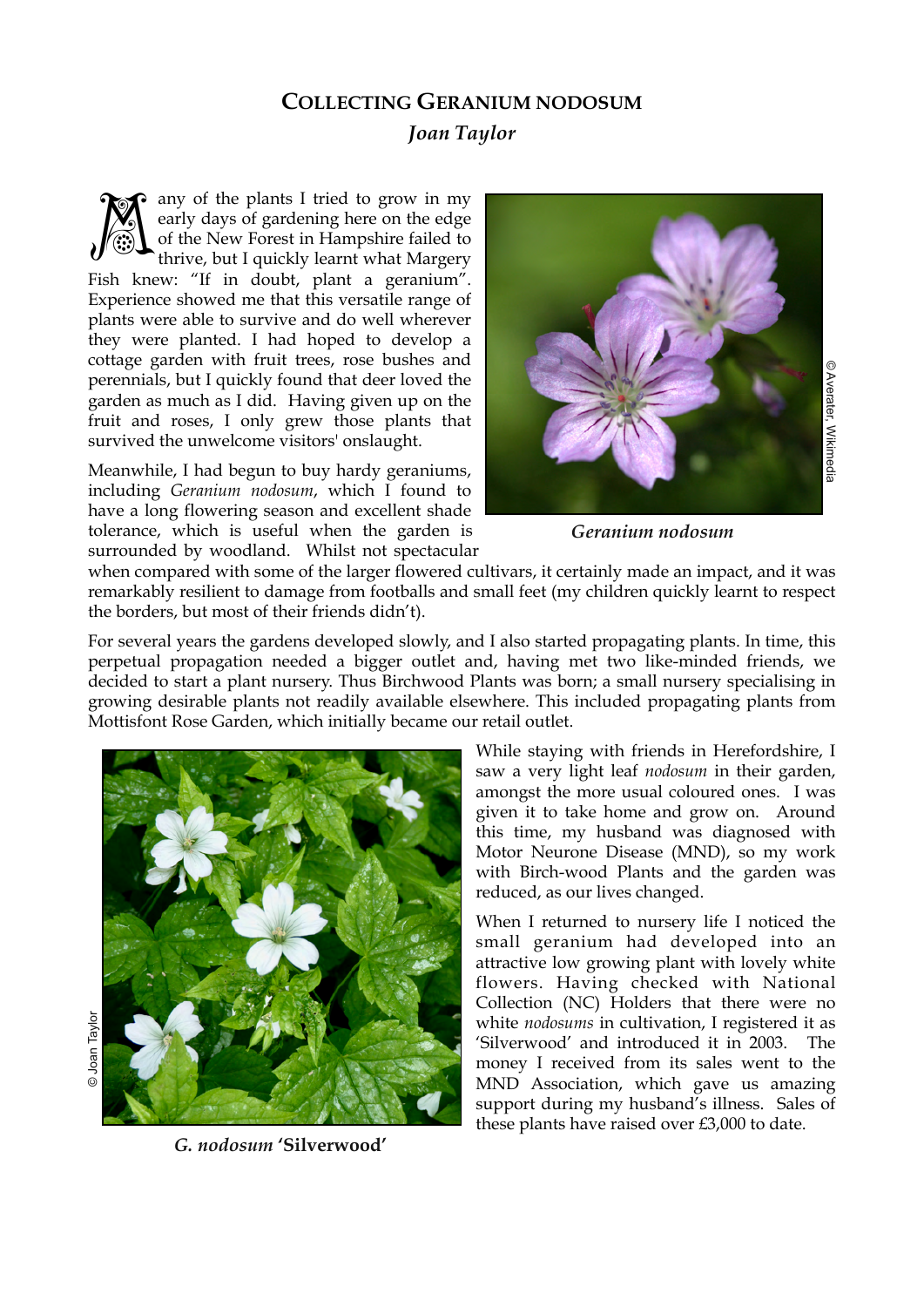While visiting Penelope Hellyer's nursery at Orchards in Sussex, I saw yet another stunning *nodosum* growing in the gravel in her car park. I went home with the plant that day; Penelope said it was a seedling from *G. nodosum* 'Whiteleaf', which had since died. Interestingly, an almost identical plant appeared sometime later, named 'Blueberry Ice', by Jenny Spiller from Elworthy Plants, who had been given it from a mutual contact of Penelope – so it must have been a sibling of my plant from the car park, which still remains in my collection as 'Whiteleaf Seedling'.

Having grown several types of *G. nodosum*, which are native to much of Central Europe, I realised what an interesting and virtually unknown group of plants I had collected. They will perform well in any situation, from



*G. nodosum* **'Blueberry Ice'**

sandy soil to clay, shade to full sun (apart from whites, which burn in strong sun), damp or dry soil, and they flower for most of the summer. I decided that they needed to be better known and more widely grown.

It seemed the only way to increase awareness of this geranium was to become a National Collection (NC) Holder, a path I decided to explore. I obtained the few plants that I still lacked via the RHS Plant Finder and, after growing them on for a few years, spoke to the Plant Heritage (PH) Area Coordinator to check out the further steps I needed to take to become an NC Holder. At that time the minimum requirement was three plants of each cultivar of 75% of the plants available. After filling in various forms to detail the names and provenance of my plants and my reasons for wanting to become an NC holder, I applied to Plant Heritage and my *G. nodosum* collection was awarded provisional status in 2012. I have to keep accurate records and provide an update of losses, acquisitions, open days, etc, which I send annually to Plant Heritage. considerable in the considerable interest white<br>considerable interest with its dark velvety flowers with its dark velvety flowers with its dark velvety flowers with its dark velvety flowers with its dark velvety flowers an

I now have 25 different varieties of *G. nodosum*, which are displayed in both north and south facing borders around the garden. I also have a designated area where I allow interesting seedlings to develop. *G. nodosum* is notorious for self-seeding, which is not a problem if the garden is regularly maintained. Small plants can be removed in the spring but, if missed at that stage, can be easily separated later from the stock plants as they will not be attached to the main root system. As mentioned earlier, *G. nodosum* will grow in almost any situation, but they do appreciate the improvement of dry sandy soil by the incorporation of humus-rich material before planting and, ideally, an annual mulch to get the best of foliage and flowers.

I have found the height varies from 30cm ('Silverwood') to 70cms ('Wreighburn House White'). In very hot dry summers they can look jaded, but if you cut back the old foliage and give them a good watering, they will quickly regrow fresh leaves and provide a few flowers for the rest of the season. Most need no support, and show little sign of disease.

*Nodosum* colours vary from white through lilac to mauve pink, to darker velvety shades. Several, such as 'Blueberry Ice', 'Clos du Coudray', 'Julie's Velvet' and 'Whiteleaf' have a light edging around the petals. Those with darker flowers include 'Tony's Talisman', which was a new colour break introduced by Robin Moss from a find in Judith Bradshaw's garden at Catforth, and named after her husband. Although it has a good colour and lovely petal shape, it has been slow to bulk up here in my soil.

An even more stunning plant is 'Fielding's Folly', a fairly new introduction. I discovered it before it had been named, when visiting Mead Nursery near Westbury in Wiltshire (sadly closed in August 2019). We used it at Chelsea on the Delphinium Society stand in 2018, and it sparked